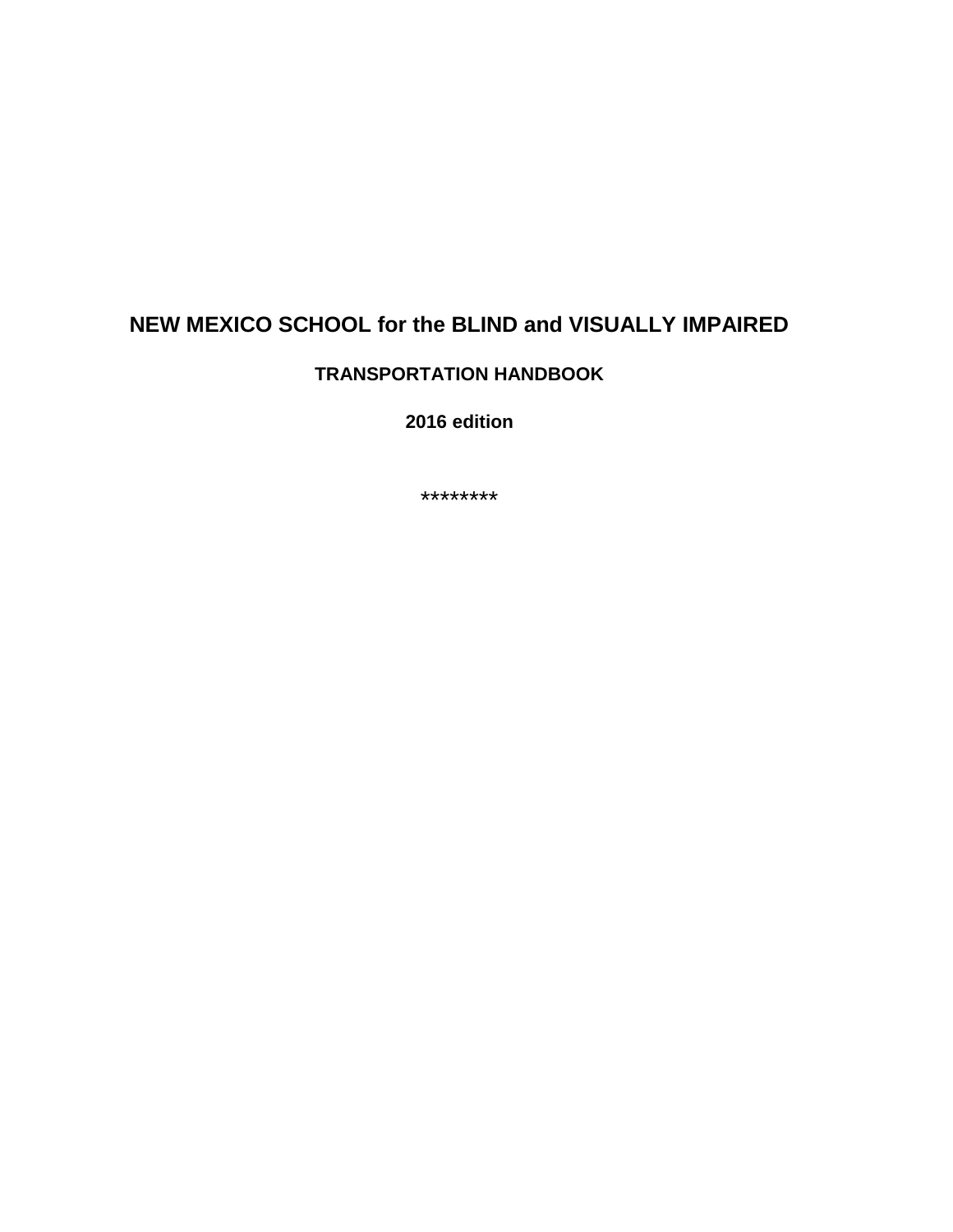# TRANSPORTATION HANDBOOK

## **TABLE OF CONTENTS**

## **SECTION 1**

|--|--|

## **SEC**

| <b>SECTION 2</b> |             |                                                                |          |
|------------------|-------------|----------------------------------------------------------------|----------|
|                  | Definitions |                                                                |          |
|                  | 2.1<br>2.2  | <b>Designated Vehicles</b>                                     |          |
|                  | 2.3         | <b>License Requirements</b><br><b>Defensive Driving Course</b> |          |
|                  | 2.4         | <b>Inspection of Vehicles</b>                                  |          |
|                  | 2.5         | <b>Fire Extinguisher</b>                                       |          |
|                  | 2.6         | <b>Seat Belts and Other Restraints</b>                         |          |
|                  | 2.7         | <b>Child Safety Seats and Booster Seats</b>                    |          |
|                  | 2.8         | <b>Speed Limits</b>                                            |          |
|                  | 2.9         | <b>Fuel Credit Cards</b>                                       |          |
|                  |             | 2.10 Weather Conditions                                        |          |
|                  |             | 2.11 Vehicle Accidents                                         |          |
|                  |             | 2.12 Cell Phone Use                                            |          |
| <b>SECTION 3</b> |             |                                                                |          |
|                  |             |                                                                |          |
|                  | 3.1         | <b>Travel Supplies</b>                                         |          |
|                  | 3.2         | <b>Travel Schedule</b>                                         |          |
|                  |             | 3.3 Student List                                               |          |
|                  | 3.4         | <b>Transportation Weekly Notes</b>                             |          |
|                  | 3.5         | <b>Travel Arrival/Departure Times</b>                          |          |
|                  | 3.6         | <b>Restroom Stops</b>                                          |          |
|                  | 3.7         | Driver's/Aide's Responsibility                                 |          |
|                  | 3.8         | <b>Transporting Students' Medications</b>                      |          |
|                  | 3.9         | Concerns/Complaints                                            |          |
|                  | 3.10        | <b>Cellular Phones</b>                                         |          |
|                  |             | 3.11 Snacks/Drinks                                             |          |
|                  |             | 3.12 Feeder Mileage Reimbursement                              |          |
| <b>SECTION 4</b> |             |                                                                |          |
|                  |             |                                                                | page 13. |
| <b>SECTION 5</b> |             |                                                                |          |
|                  |             |                                                                |          |
| <b>SECTION 6</b> |             |                                                                |          |
|                  |             |                                                                |          |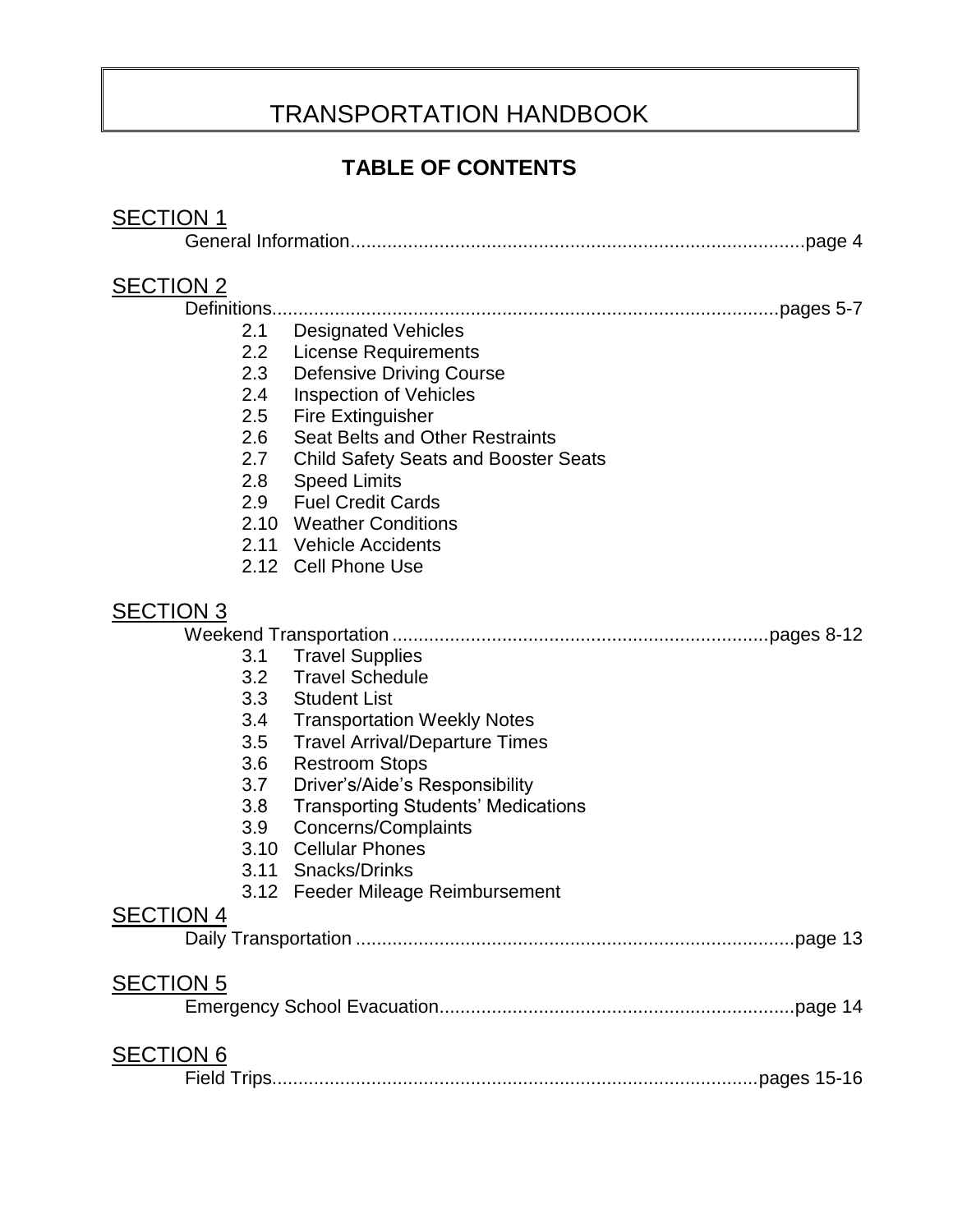# SECTION 7

| <b>SECTION 8</b> |  |
|------------------|--|
|                  |  |
|                  |  |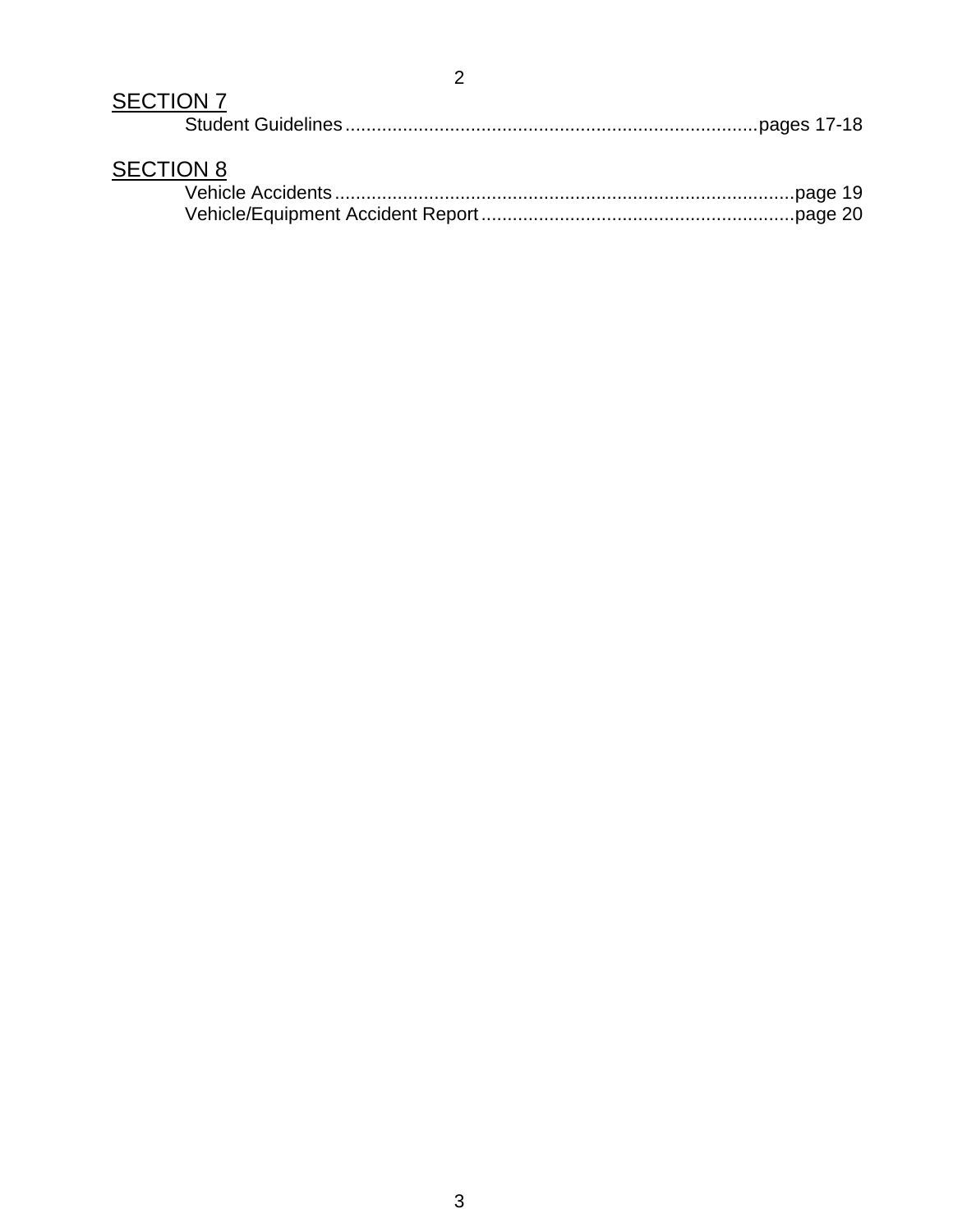# TRANSPORTATION HANDBOOK SECTION I

## **GENERAL INFORMATION**

Transportation services are provided to all NMSBVI students for trips to/from home (daily and weekend), educational field trips, shuttle to/from public schools, and recreational activities.

The NMSBVI Transportation Handbook has been developed to adopt and establish policies for the safe and efficient operation of all student transportation. This document is for the purpose of providing school officials, transportation drivers/aides, students and parents with rules and operating procedures for student transportation.

All persons involved with student transportation should be familiar with all sections of this manual. Students are expected to follow guidelines as outlined on pages 15- 16.

NMSBVI follows guidelines established by the NM State Department of Education entitled "Standards for Providing Transportation for Eligible Students" Regulation and Compliance Manual and the State Transportation Motor Pool Vehicle Regulations.

While this handbook may not cover all situations that exist for the various instances, it does provide guidelines to assist in the operation of special education transportation programs.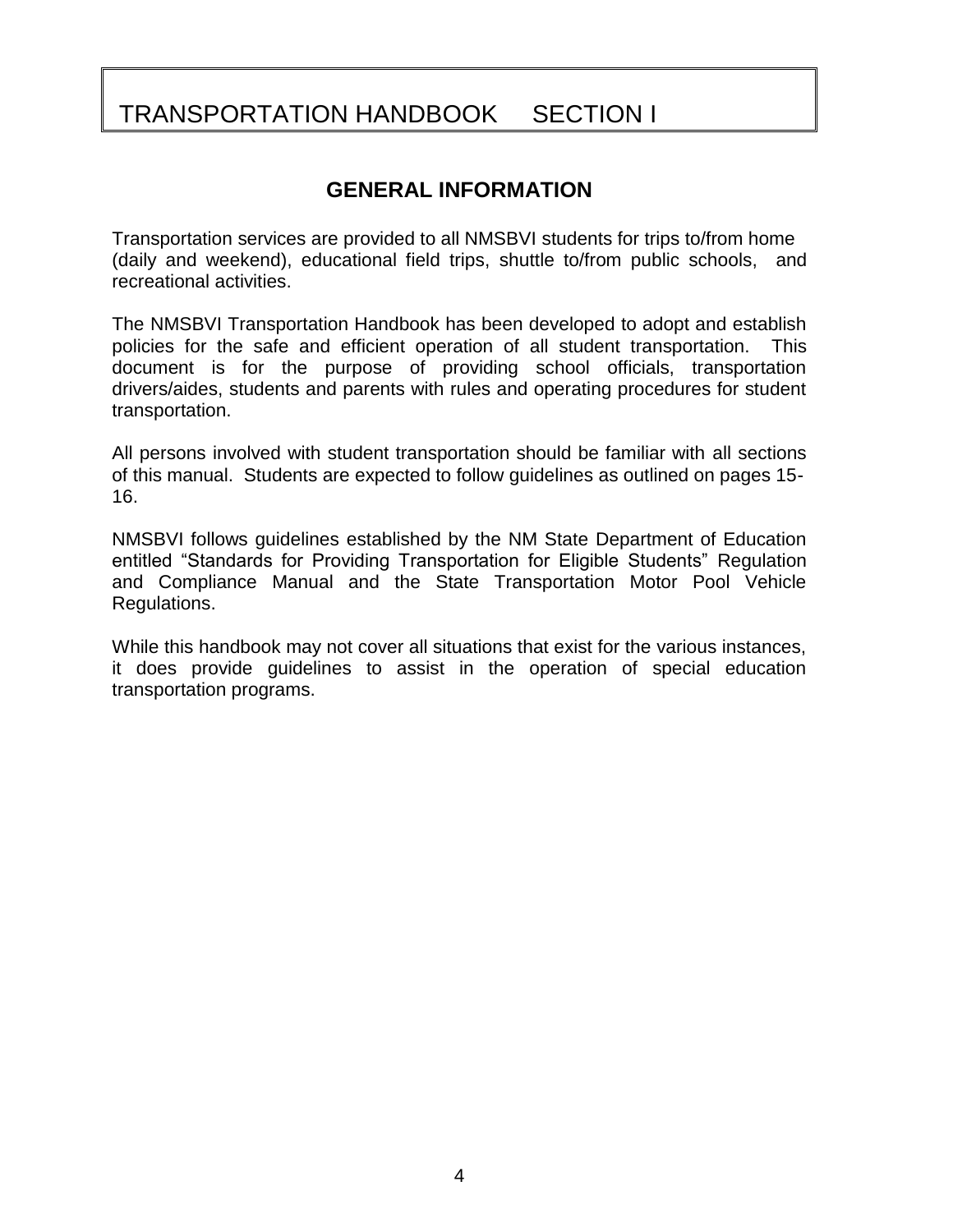## TRANSPORTATION HANDBOOK SECTION II

### **DEFINITIONS**

#### 2.1 DESIGNATED VEHICLES

School vehicles which may be used to transport NMSBVI students shall include school buses as well as non-bus vehicles designed to carry nine or fewer occupants, including the driver. Vehicles included within this category are four to six passenger mini-compact cars; intermediate or full-size sedans; six to nine passenger station wagons; and six to nine passenger suburban-type vehicles built on a truck chassis, including pick-up trucks. Use of private vehicles in transporting students is prohibited.

Any exception to the above will require special permission. Students will not be allowed to ride on motorcycles. No student will be allowed to have or store any type of vehicle, except bicycles, on the school campus.

#### 2.2 LICENSE REQUIREMENTS

All staff driving non-bus school vehicles are required to possess a valid New Mexico Class D driver's license.

NMSBVI staff hired as bus drivers are required to have either a valid New Mexico Class C (under 26,000 lbs. gross vehicle weight) or Class B (over 26,000 lbs. gross vehicle weight) rating driver's license with school bus and passenger bus endorsements.

#### 2.3 DEFENSIVE DRIVING COURSE

All NMSBVI staff must complete the National Safety Council's Defensive Driving Course at the first available time as offered by the Human Resources office. The defensive driving courses have proven to be effective in providing staff with the knowledge and skills necessary to be safer drivers.

#### 2.4 INSPECTION OF VEHICLES

All staff are responsible for completing a checklist on the condition of the vehicle when departing from and returning to the campus. All vehicle problems or concerns should be reported to the transportation/fleet supervisor immediately. All trash and personal items must be removed from the vehicle before returning it to the fleet. Smoking in school vehicles is prohibited.

#### 2.5 FIRE EXTINGUISHER

All school transportation vehicles shall be equipped with a dry-chemical fire extinguisher and a first aid kit. All transportation drivers and aides shall be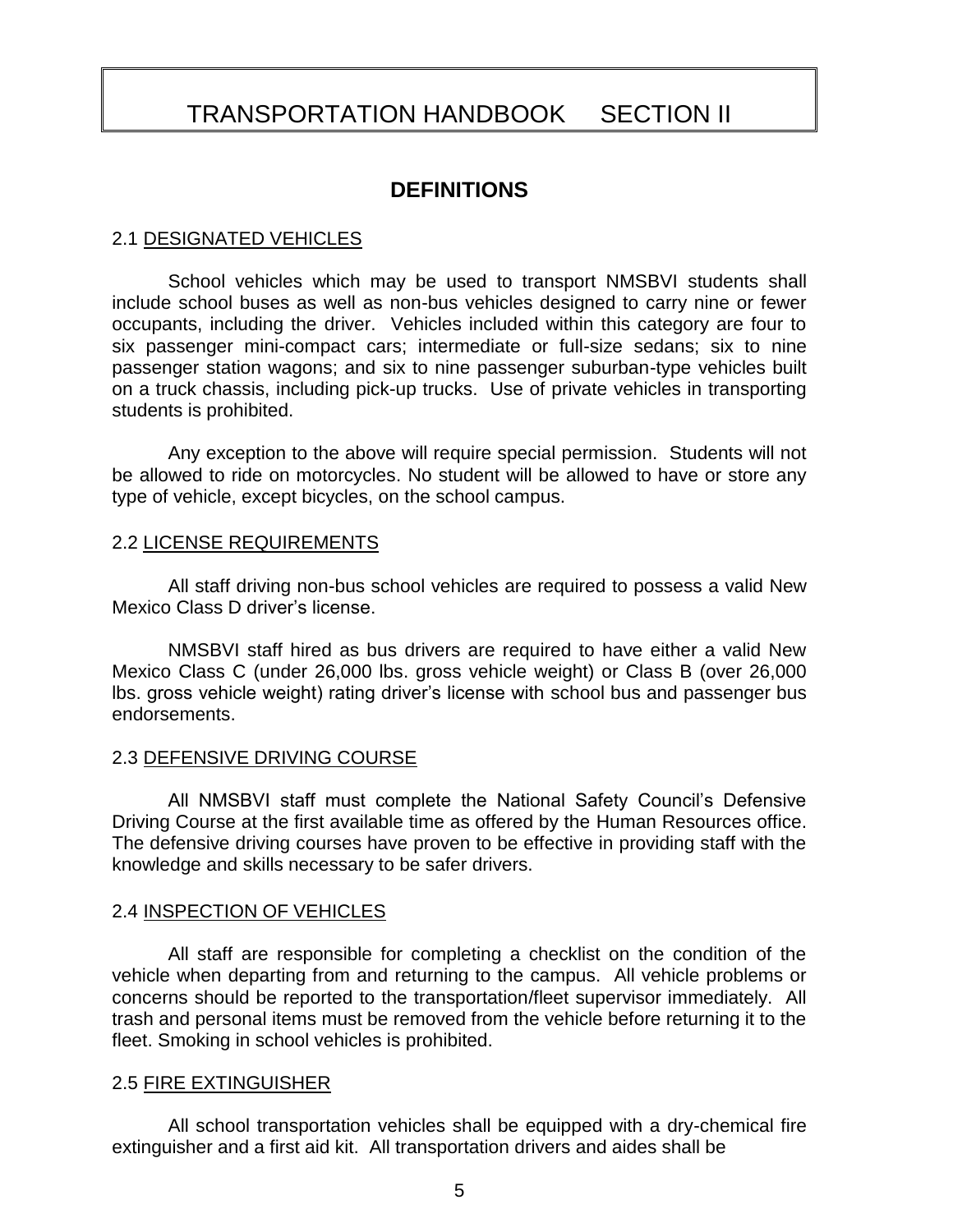knowledgeable in the use of all elements in the first aid kit and be familiar with operating the fire extinguisher in case of fire. In addition, staff and students will be required to attend one (1) bus evacuation training session per year.

#### 2.6 SEAT BELTS AND OTHER RESTRAINTS

All occupants of school vehicles' (other than school buses) shall wear seat belts at all times. Most school buses are not equipped with seat belts. Use of seat belt restraints is mandatory and required by law in the State of New Mexico.

#### 2.7 CHILD SAFETY SEATS AND BOOSTER SEATS

All students of NMSBVI are evaluated for use of child safety/booster seats. Child safety/booster seats are provided by the school for travel in school vehicles. Students are evaluated for safe and comfortable travel using the following checklist:

- A child age 1 through 4 must ride in a child safety seat.
- A child under 40 pounds must ride in a child safety seat.
- A child age 5 or 6 must ride in a child safety seat or booster seat.
- A child under 60 pounds must ride in a child safety seat or booster seat, regardless of age.
- A child age 7 through 12 must be properly restrained in a child safety seat, booster seat, or seat belt.
- A child age 13 through 17 must ride in a seat belt.

And by answering the following questions to ride without a booster seat:

- Does the child sit all the way back against the vehicle seat?
- Do the child's knees bend comfortably at the edge of the vehicle seat?
- $\bullet$  Is the lap belt below the tummy, touching the thighs?
- Is the shoulder belt centered on the shoulder and chest?
- Can the child stay seated like this for the entire trip?

If the answer to any one of these questions is "no", the student must continue to travel in a booster seat.

#### 2.8 SPEED LIMITS

Speed limits are strictly enforced. All school vehicles shall be driven at a speed not to exceed posted speed limits on state, U.S. highways, interstates, roads, and within city or village limits. Weather, road, traffic and light conditions may require that the vehicle be driven at a slower rate of speed to insure adequate safety.

#### 2.9 FUEL CREDIT CARDS

Fuel credit cards are provided for the purchase of gasoline and/or motor oil. All school vehicles are serviced prior to leaving the campus; however, due to length of travel, there will be instances when refueling will be required. All credit card charge slips are to include the name of the driver as well as the bumper number of the vehicle being fueled.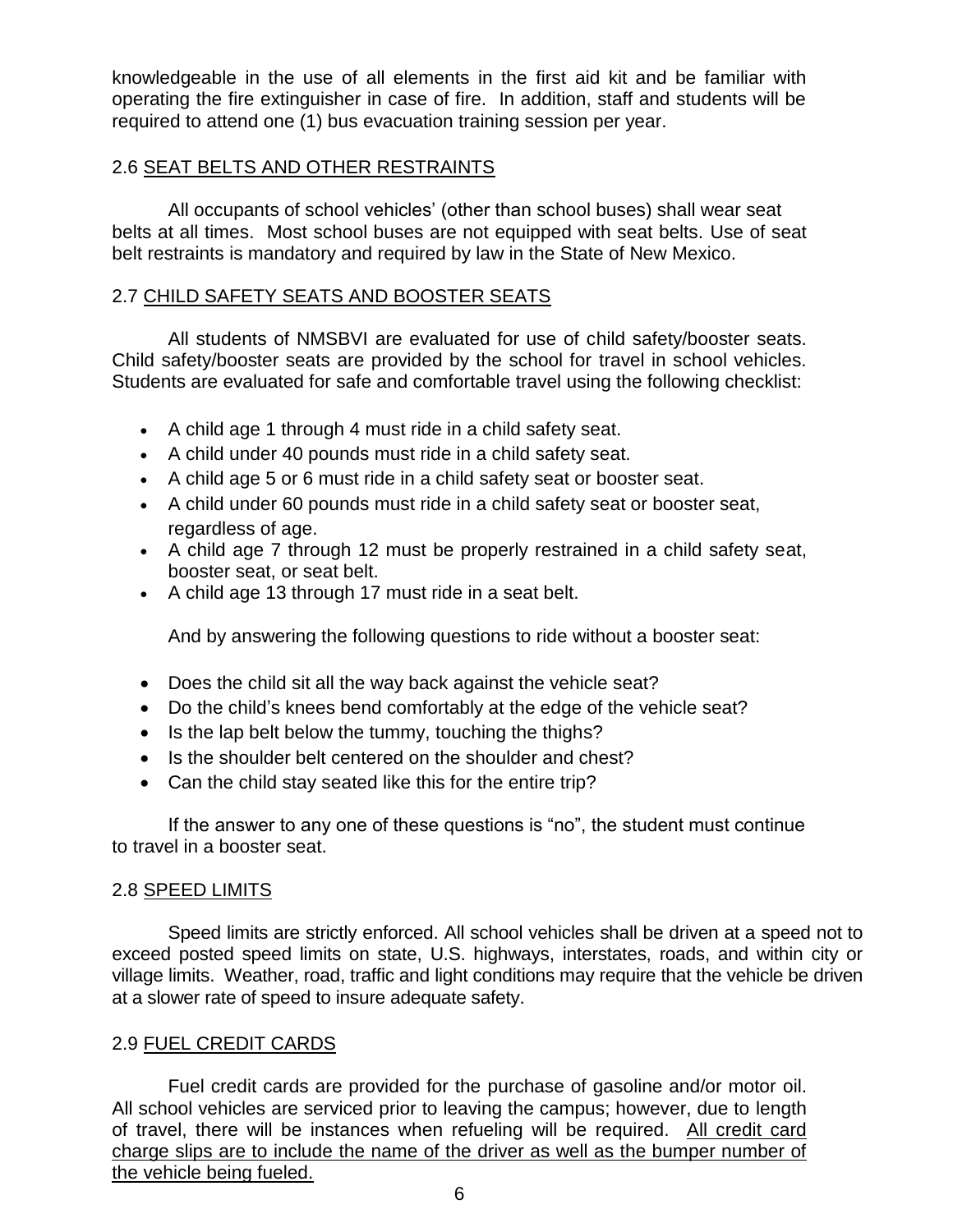#### 2.10 WEATHER CONDITIONS

Weather conditions throughout the state are monitored on weekend travel days by the transportation department. If inclement weather prohibits students from traveling home, students will remain on campus for the weekend and parents will be notified immediately. If inclement weather prohibits students from returning to school on the scheduled date, parents will be notified and travel arrangements will be made for the next available date that weather permits.

#### 2.11 VEHICLE ACCIDENTS

All accidents involving a school vehicle must be reported immediately to the transportation/fleet supervisor as well as loss control coordinator. Specific instructions involving vehicle accidents are out-lined on page 19.

#### 2.12 CELL PHONE USE

Cell phone use for calls or for texting is strictly prohibited while driving any vehicle operated by NMSBVI. During transportation of students, a school issued cell phone may be used for business purposes only by the caregiver on route. Use of school issued cell phones for personal reasons is prohibited. Use of personal cell phones while transporting students is also prohibited.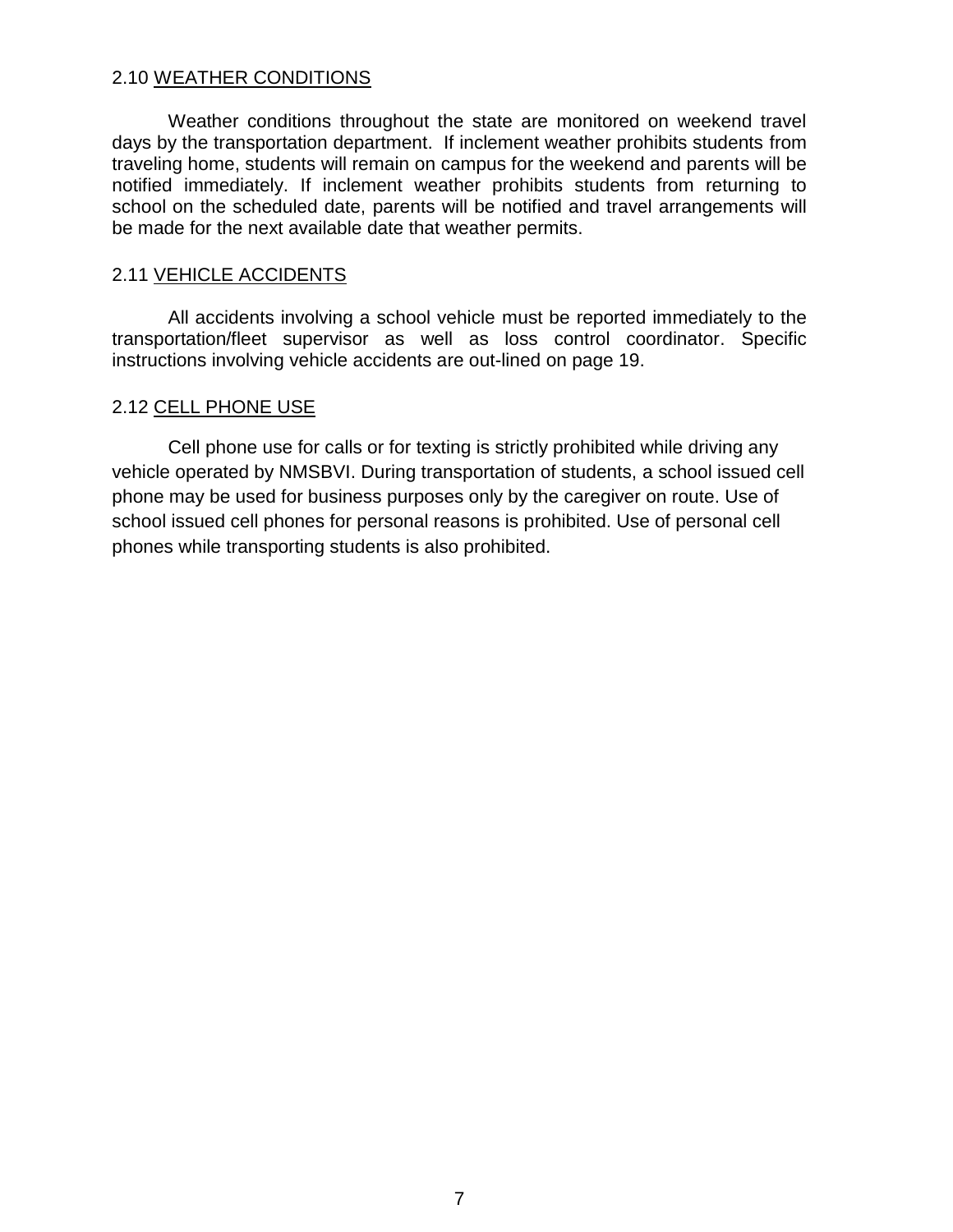# TRANSPORTATION HANDBOOK SECTION III

### **WEEKEND TRANSPORTATION**

Weekend travel consists of ground routes to selected destinations throughout the State of New Mexico.

Students will travel to their designated town/city every weekend from August to May with the exception of weekends outlined as "weekend on campus" in the current school calendar. An official, current school year transportation calendar is available from the transportation department.

School vehicles will depart from the NMSBVI residential campus on Fridays by 12:30 p.m. and will begin their return trip on Sundays (normal weekends) or designated weekday on holiday weekends from the first pick up location of a route as early as 12:00 p.m.

#### 3.1 TRAVEL SUPPLIES

All routes will be provided with a travel packet supplied with a travel schedule, student information pertaining to the students on that particular route, a transportation calendar, a transportation handbook, gasoline credit cards, writing paper and pens, and a cellular phone. More information on the use of the cellular phones (page 12) and fuel credit cards (page 6) is available.

In addition to the above, all routes will be provided with a first aid kit and a travel bag containing bloodborne pathogen kits and cleaning supplies.

#### 3.2 TRAVEL SCHEDULE

The weekly travel schedule will outline each travel route with information as follows:

- a) the driver's and aide's name traveling on each specific route;
- b) the town/city each specific route will travel to;
- c) the time of arrival/departure for each destination on each specific route;
- d) the exact location (address/landmark) of each destination;
- e) a complete list of all students traveling on each specific route sorted by town/city.

If for any reason a student will not be traveling on a particular weekend, a separate page defined as "Transportation Weekly Notes" will accompany the schedule and will define week-to-week travel changes.

A current travel schedule will be available on Thursday of each week outlining the travel arrangements for the following Friday. The only area on the schedule that may change weekly is the name of the driver and/or aide that will accompany the students on each particular route. The schedule will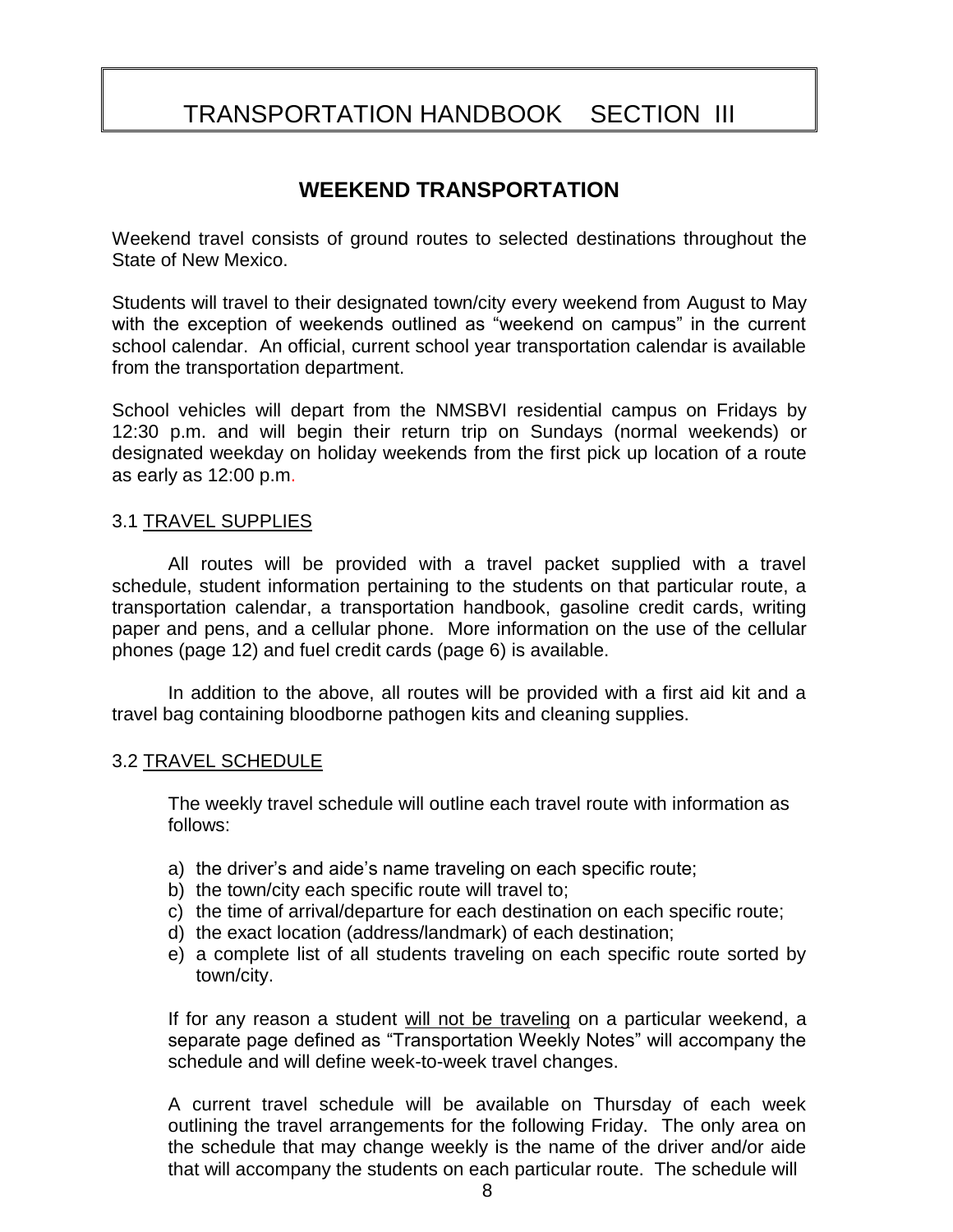be dated on the lower right hand corner to define the week.

#### 3.3 STUDENT LIST

All students will be listed on the travel schedule by route. This list will not change unless a student is added/deleted from a route permanently. Before departure, the driver/aide must confirm that each student on their assigned route is on board. Any weekly student travel changes will be noted on the "Transportation Weekly Notes" accompanying each travel schedule.

#### 3.4 TRANSPORTATION WEEKLY NOTES

This page will outline any student changes or special route instructions for the current weekend only--i.e., an alternate destination a student may be traveling to; a list of students staying on campus for a school activity; if a student is already home, etc.

A driver/aide should not knowingly permit a student to board/un-board the school vehicle at any point other than at the student's regular assigned stop without the approval of the transportation department.

#### 3.5 TRAVEL ARRIVAL/DEPARTURE TIMES

All arrival and departure times are designed to accommodate the safest and shortest routes possible. Any changes to the arrival/departure times must be approved through the transportation department. Drivers/aides are not to change the arrival/departure times.

It is our goal to remain on schedule; however, if a vehicle is running more than fifteen (15) minutes late, the driver or aide should call the Transportation Manager to report any delays in the time of arrival for the succeeding stops. Concerned parents will call the Transportation Manager when a vehicle is not on time, and the manager will be able to communicate any delays.

If a parent/student is not at a stop on either travel day, the following steps must be taken:

- a) wait ten (10) minutes past the arrival/departure time;
- b) If the parent/student has not arrived, call the Transportation Manager for further instructions. Note: Parents are instructed to call the Transportation Manager if they are running late or if they are unable to meet the vehicle.

 When a student is not riding on his/her usual route (as noted on the "Transportation Weekly Notes"), the vehicle may not be required to stop at the designated stop as outlined. This will allow the traveling vehicle extra time to arrive at the following destination point earlier. However, under no circumstances is a driver/aide permitted to call a parent to alert them of the earlier arrival. All vehicles must be at their designated stop at the designated time no matter how much time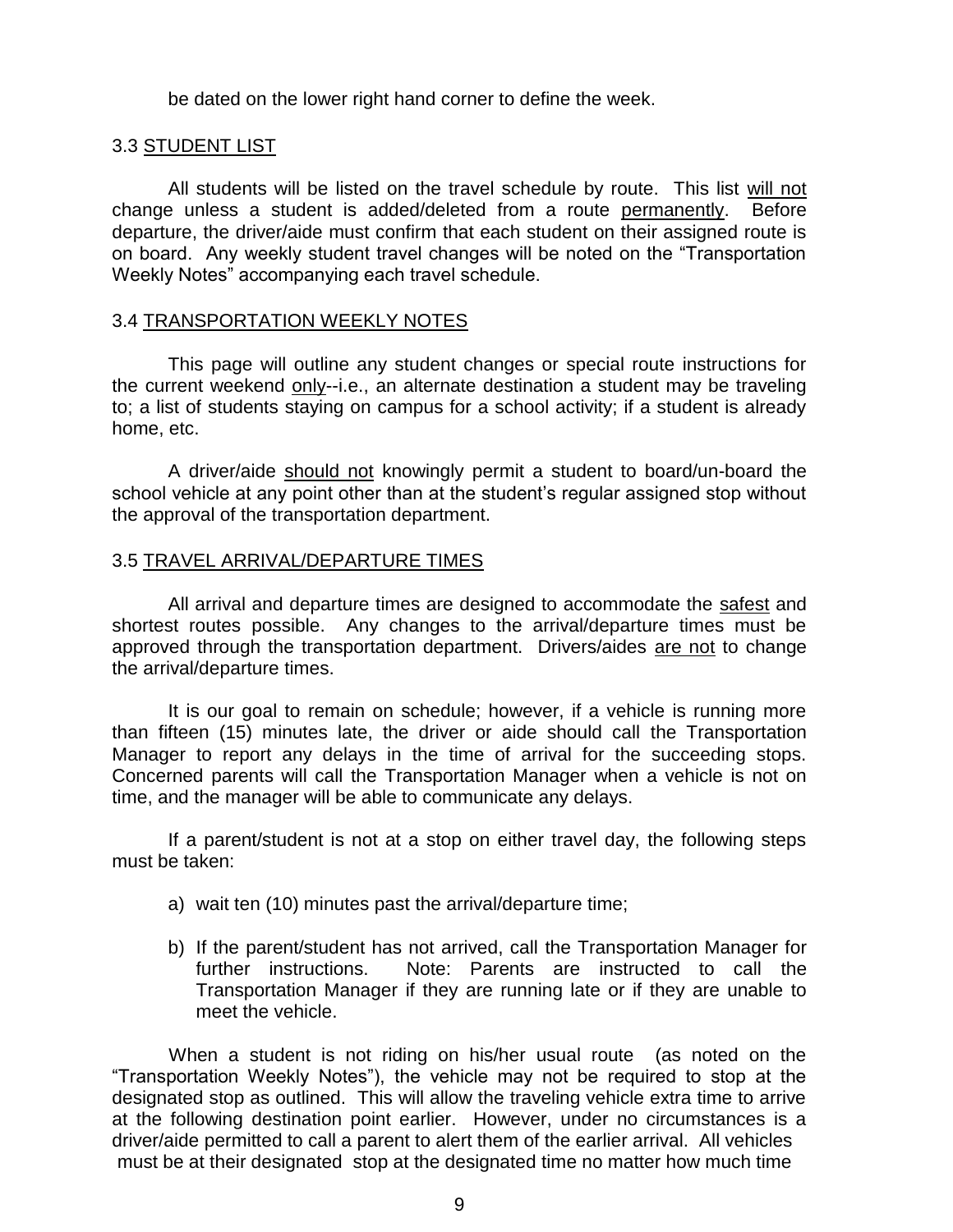is saved in between. Parents are given a schedule at the beginning of the school year specifying their child's exact time of arrival/departure and destination point.

#### 3.6 RESTROOM STOPS

An extended, 15 minute restroom break is included on the longer trips to allow students' use of restroom facilities. Restroom use will not be permitted at every bus/vehicle stop; however, if necessary, a restroom stop will be permitted for an individual at the driver's/aide's discretion.

#### 3.7 DRIVER'S/AIDE'S RESPONSIBILITIES

Drivers/aides are responsible for the safety of all students and assurance of the orderly conduct and discipline of students on their assigned route.

Drivers/aides are required to report all serious discipline cases to the Transportation Manager and discipline group.

Drivers/aides shall not use alcoholic beverages, illegal substances, or legal substances which impair the ability to drive prior to or during duty hours. Smoking or possession of tobacco products is prohibited on school transportation and during any assigned rest stops while transporting students.

Drivers/aides shall supervise and assist with the loading and unloading of students on/off a school vehicle.

#### **Driver's are responsible for:**

- a) assuring that all medications, first aid kits, snacks/drinks (coolers) and travel packets are placed in the bus/vehicle before departure as well as returning them to the appropriate areas upon completion of the weekend;
- b) maintaining a student roster and taking roll to assure that all students are in the proper vehicle. Before departing, aides are required to check for any travel changes;
- c) assisting the travel aide with loading and unloading procedures at all assigned stops and determined restroom breaks.
- d) reporting, in writing, all faulty or improperly functioning equipment to the transportation supervisor as well as reporting all accidents in accordance with procedures outlined by the transportation department on pages 19- 20;
- e) satisfactorily completing all required training programs as indicated by the transportation department;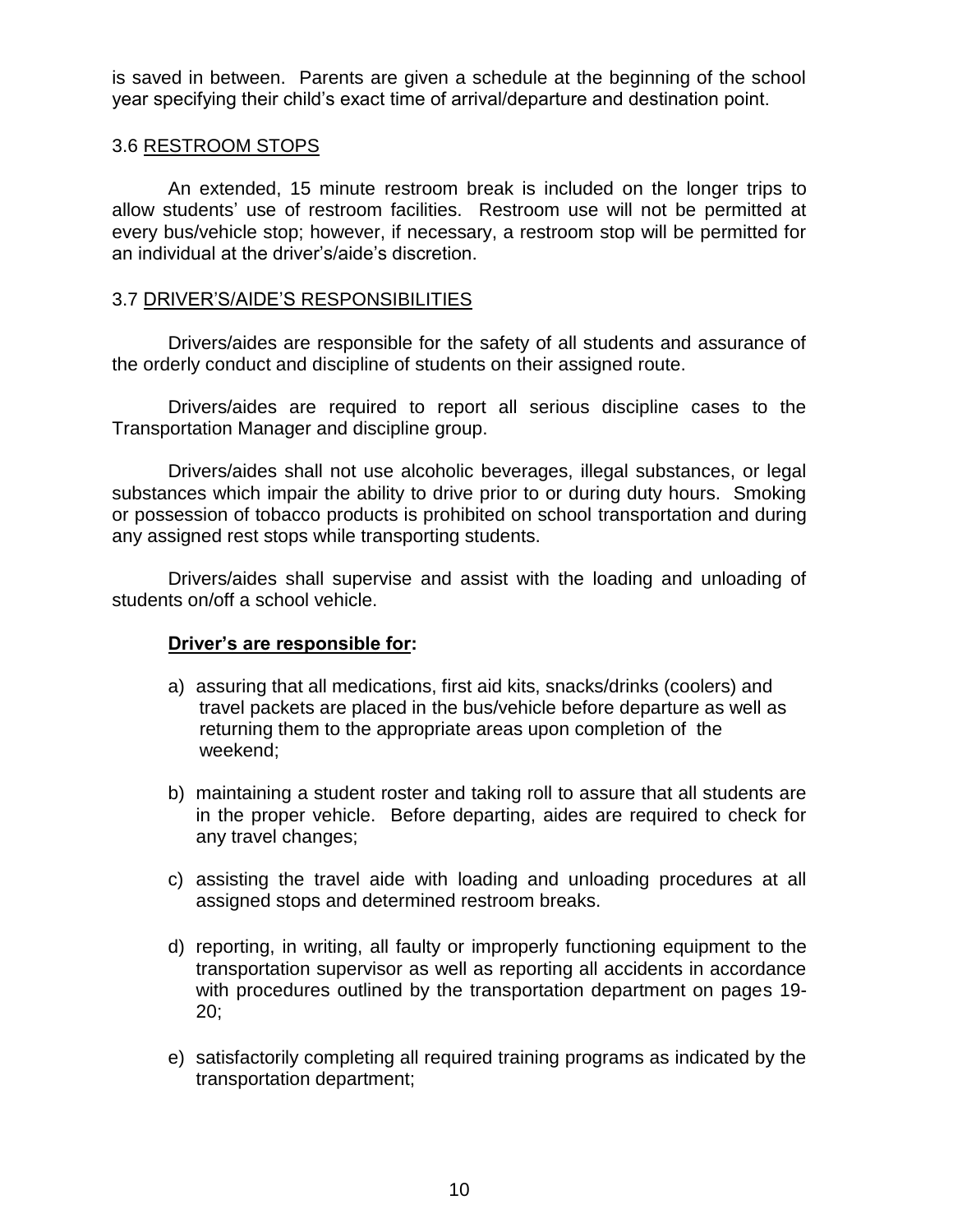- a) sitting in the middle seat of the suburbans AT ALL TIMES STUDENTS ARE BEING TRANSPORTED to provide assistance to students in the front & back seats.
- b) providing students assistance with seat belts, snacks and drinks, restroom breaks, etc.;
- c) assisting with short-term driving (as needed) at any time requested by the driver;
- d) staying awake to provide company to the driver during late night driving;
- e) assisting dormitory staff in returning students and bags to the appropriate dormitory upon arrival back to campus.

#### 3.8 TRANSPORTING STUDENTS' MEDICATIONS

In most cases, medications for students must be transported on weekends to their homes and returned with the student. All medications must be kept in a controlled area while traveling and delivered directly to the parent upon arrival.

Medications are issued by the health services staff in a bag with a list of students whose medications are being transported. Upon delivery of all the medications, the bag and label should be kept in the travel packet so the driver/aide on the return trip will know which students will need medications returned to NMSBVI.

If a parent/guardian returns the student without his/her medication, do not allow the parent to leave the student. It is important that students return back to NMSBVI with their medication. If this situation arises, please call the Transportation Manager to clarify the importance of the medication before allowing the parent to leave the student.

#### 3.9 CONCERNS/COMPLAINTS

The driver/aide shall report to the Transportation Manager any concerns or complaints which parents and/or students may have regarding weekend transportation.

Drivers/aides may make recommendations to the Transportation Manager for improvement of the school transportation program. All hazards, whether potential or existing, on each route and all causes for failure to operate on schedule should also be reported.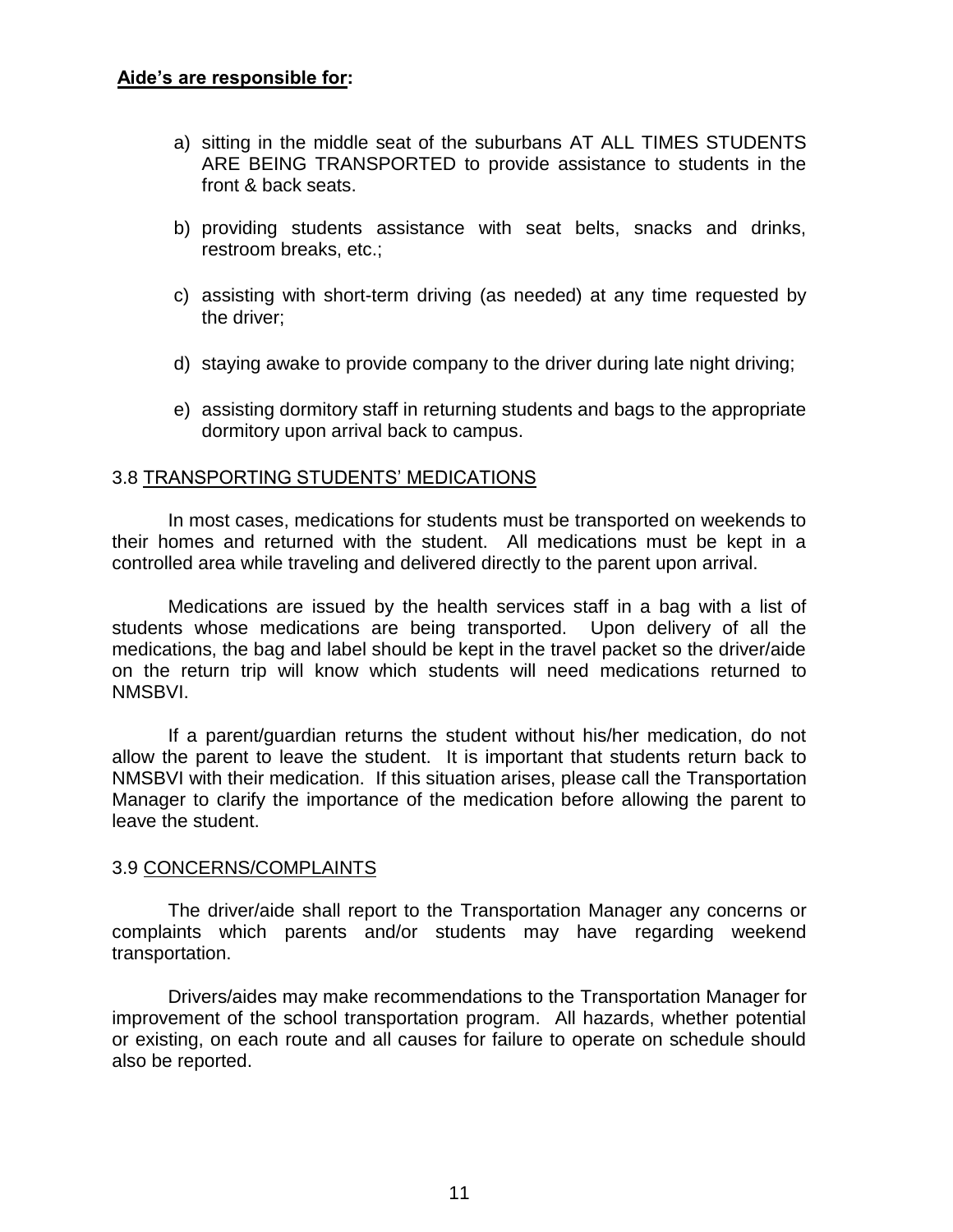#### 3.10 CELLULAR PHONES

Cellular phones are provided for each travel route. The cell phones are used strictly to communicate with NMSBVI staff concerning questions or problems that arise during the trip home. The cell phones are not to be used to call parents (for any reason).

Cell phone numbers are not to be given out to anyone including parents of students. All parents have been advised to call the Transportation Manager if they have questions or concerns. If deemed necessary, the Transportation Manager will communicate with the travel route regarding any concerns from the parents.

Emergencies: If an emergency situation should arise and the need to make a phone call is necessary, the driver/aide SHOULD NOT take the time to call the Transportation Manager first. However, at the first opportunity, the emergency should be reported to the Transportation Manager.

Cell phones are not to be used for personal communication. Each phone will have a detailed monthly statement that will show phone numbers that have called the cell phone or numbers that have been called from the cell phone.

The cell phones are logged and issued to each route, and it is the driver's/aide's responsibility to keep it secure. All misplaced or lost phones must be reported to the Transportation Manager immediately.

#### 3.11 SNACKS/WATER

Snacks and water will be provided for all ground routes. Coolers will be packed with ice by the food service staff for the Friday departure trips, and ice for the return trips will be available in the break room.

Any adjustments to the amounts of snacks/water must be handled through the transportation department.

#### 3.12 FEEDER ROUTE REIMBURSEMENT

When school transportation to a particular home town is not possible because of distance, road conditions, or sparseness of population, parents are reimbursed for mileage driven in route to meet the closest scheduled NMSBVI destination. Reimbursement is at the rate of \$.44 per mile (one-way) per day. Parents, whose child attends the residential campus and who drive more than ten (10) miles, one-way, to the nearest drop off/pick up point, will qualify for reimbursement.

Feeder route verifications will be mailed the first week of the following month for parent's verification and signature. Payment will follow, by mail, when verifications with parent's signatures are returned to NMSBVI.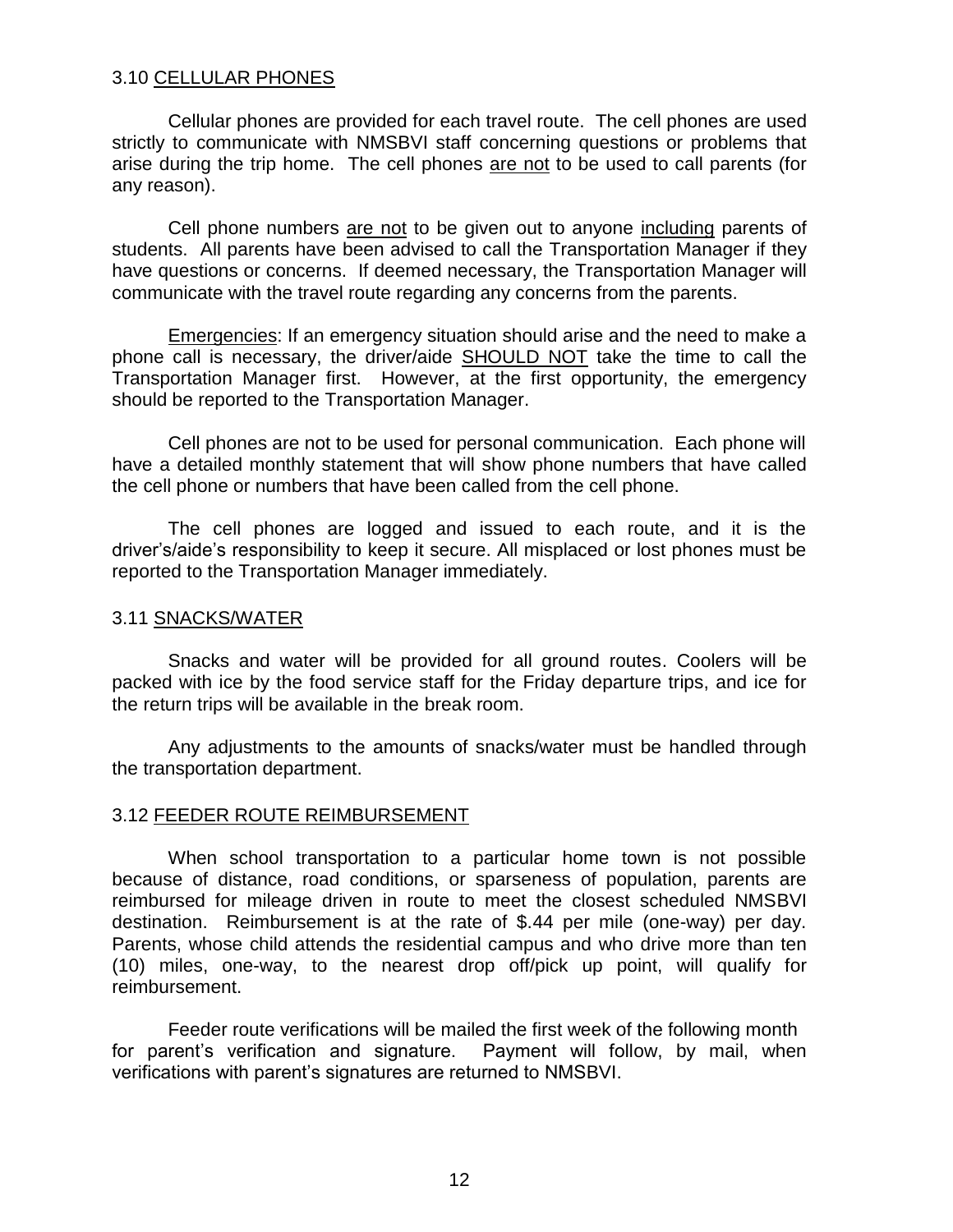# TRANSPORTATION HANDBOOK SECTION IV

## **DAILY TRANSPORTATION**

Students who live in Alamogordo and the surrounding areas and who reside at home will be transported to/from school Monday through Friday.

The school bus will begin its daily morning run as early as 6:15 a.m. in time to meet the bell schedule. The afternoon run will begin immediately after the school day ends.

If a student will not be attending school on a particular day, parents are asked to call the school or Transportation Manager at the earliest time possible to report the absence. In turn, the school/Transportation Manager will communicate the message to the route driver/caregiver.

Shuttle bus service is provided for students who attend classes at the local public schools. The school bus will shuttle students to/from the Alamogordo Public Schools, Tularosa Public Schools, or NMSU-Alamogordo.

As with other transportation services provided, daily in-town students and shuttle students are expected to follow transportation rules and regulations as outlined on pages 17-18.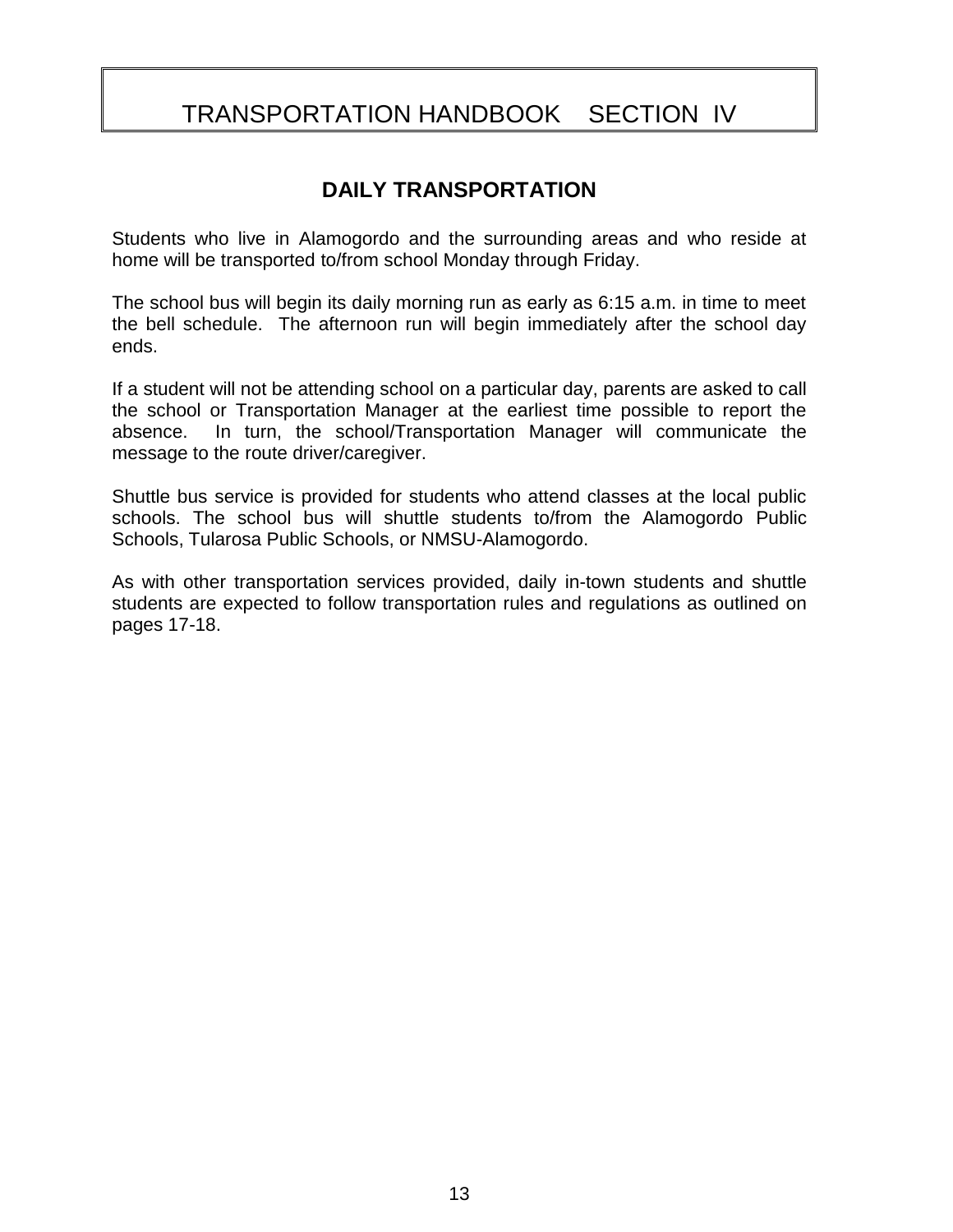## TRANSPORTATION HANDBOOK SECTION V

### **EMERGENCY RESIDENTIAL CAMPUS EVACUATION**

In the event of an emergency situation where it is deemed necessary to evacuate the campus, staff will be responsible to escort students to the "bus depot" for evacuation to a predetermined location. The "bus depot" is located on the north end of campus directly east of the Recreation Center and north of Quimby Gymnasium (red dot on map below). In the event of an evacuation, staff and students are to evacuate buildings according to building evacuation charts posted in each building. After staff and students evacuate buildings they are to proceed by the most direct path to the "bus depot" for evacuation from campus. When an evacuation from campus is deemed necessary, transportation staff will be called in and organized in the "bus depot" to provide transportation to the predetermined evacuation location. Staff and students will be evacuated in either an NMSBVI operated bus or an NMSBVI operated suburban. All students and staff must evacuate by these means. **DO NOT** use your personal vehicle to evacuate as this may cause confusion by emergency personnel attempting to verify if buildings have been completely evacuated.

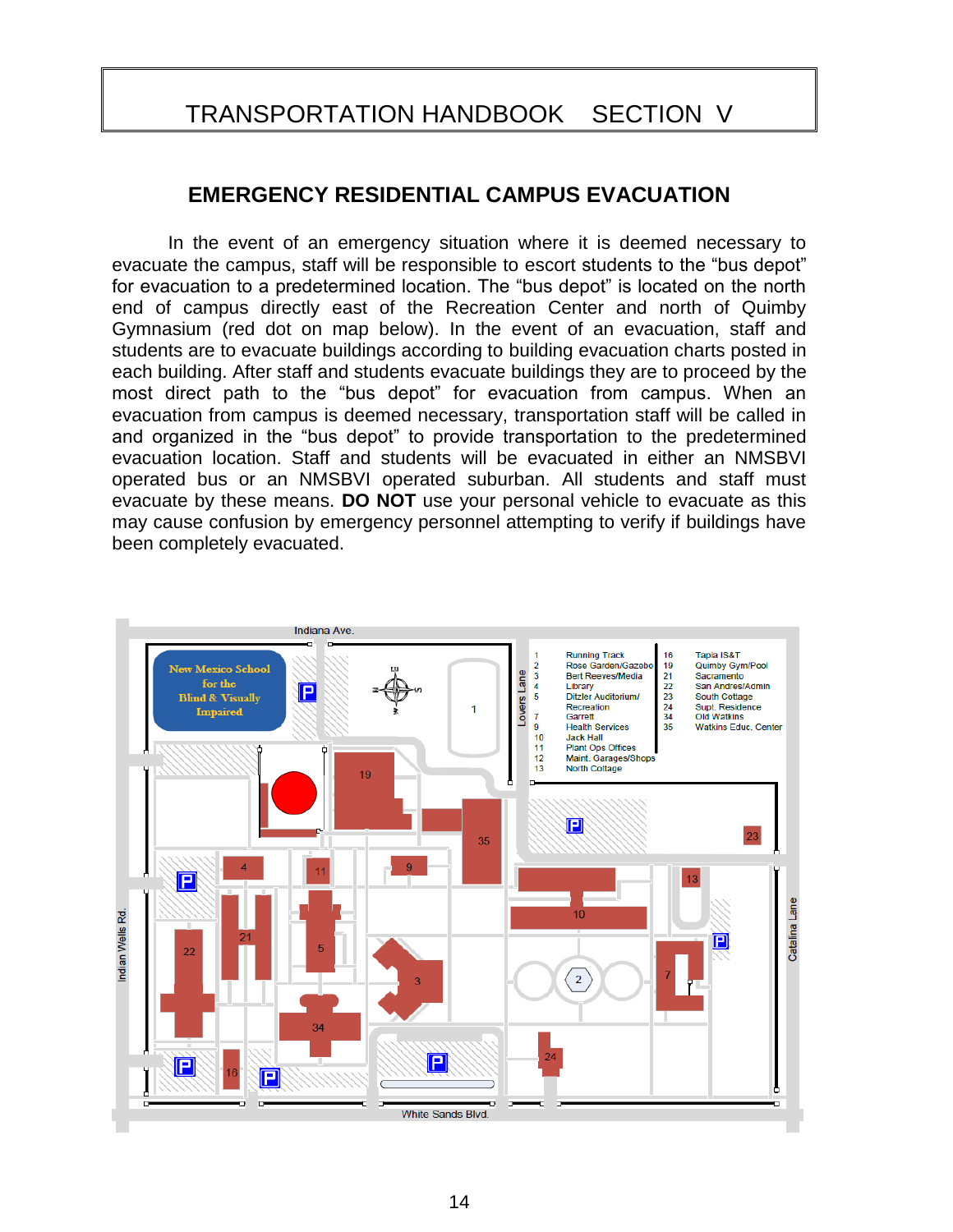# TRANSPORTATION HANDBOOK SECTION VI

#### **Community Based Instruction (CBI) / FIELD TRIPS**

Following is a list of guidelines and general information regarding CBI / field trips and off campus travel. All vehicles traveling will remain as a unit unless otherwise instructed.

- 1) Students will be checked off the final trip list as they enter the bus or vehicle (or after all are seated). This will occur prior to leaving campus and upon completion of the activity as students board to return to school.
- 2) A list of students with medication needs will be included in the trip folder. Involved staff must check with health services prior to departure to determine if all students have taken their required medication.
- 3) One staff member should be designated in each vehicle to count occupants prior to and upon completion of an activity.
- 4) Students and staff will be required to return on the same vehicle they departed on unless otherwise instructed or given permission by the field trip supervisor.
- 5) Staff seating on vehicles should be arranged to provide supervision of students seated in the rear, center and front of each vehicle. Note: Passengers who occupy seats located directly next to the emergency exits must be capable of maneuvering and operating the exit doors.
- 6) All carry-on items must be placed in the storage areas provided. Luggage or other items should not be placed in aisles or doorways.
- 7) Dormitory counselors, athletic staff, and faculty are responsible for the students in their specific group. Any discipline problems, missing students, etc. should be reported immediately to the field trip supervisor.
- 8) The person in charge of each specific group should be aware of the following:
	- a) students requiring medication and the procedure for dispensing;
	- b) departure time and location;
	- c) meal specifics (time/location);
	- d) expenses covered for each student and/or money issued to students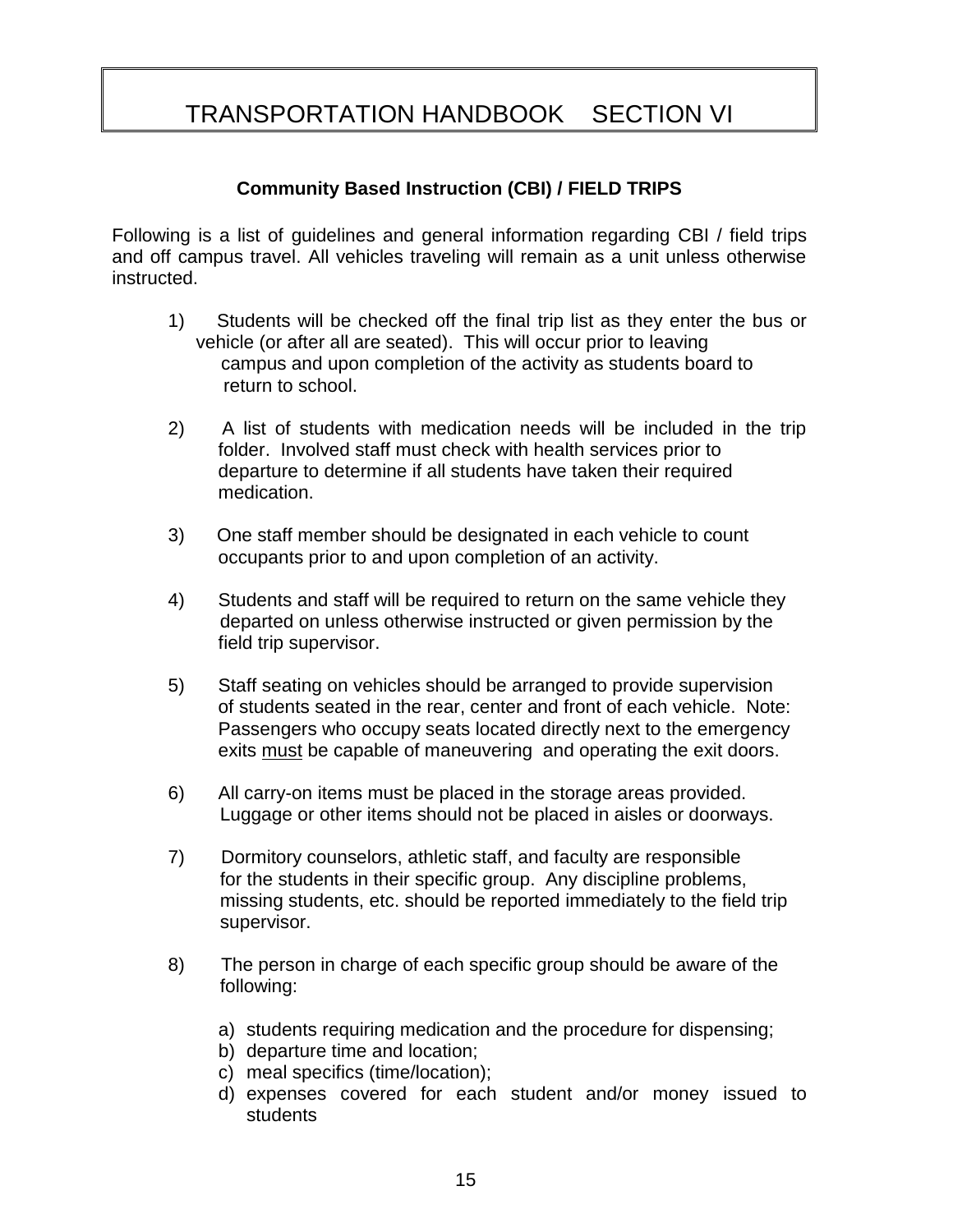- 9) In the instance that a student must be transported back to school (emergency/unscheduled) or to a medical facility, the appropriate school authorities should be notified immediately.
- 10) Students should not be released to any person (even parents) at any event without prior approval or consent of the trip supervisor. In the event that a student's parents/guardian or authorized representative wish to have a student released to them, an NMSBVI Student Release Form must also be completed prior to their release. A student will not be released without verifying that permission has been granted.
- 11) In the event that a field trip is cancelled for any reason, the field trip supervisor will notify all departments involved of the activity change. Food prepared for the trip may still be served to those signed up for the activity if it is being provided in place of a regular cafeteria meal.
- 12) Unplanned side trips, additional agenda or altering the original field trip destination, time or specifics should not be done without approval from the department director or a supervisor.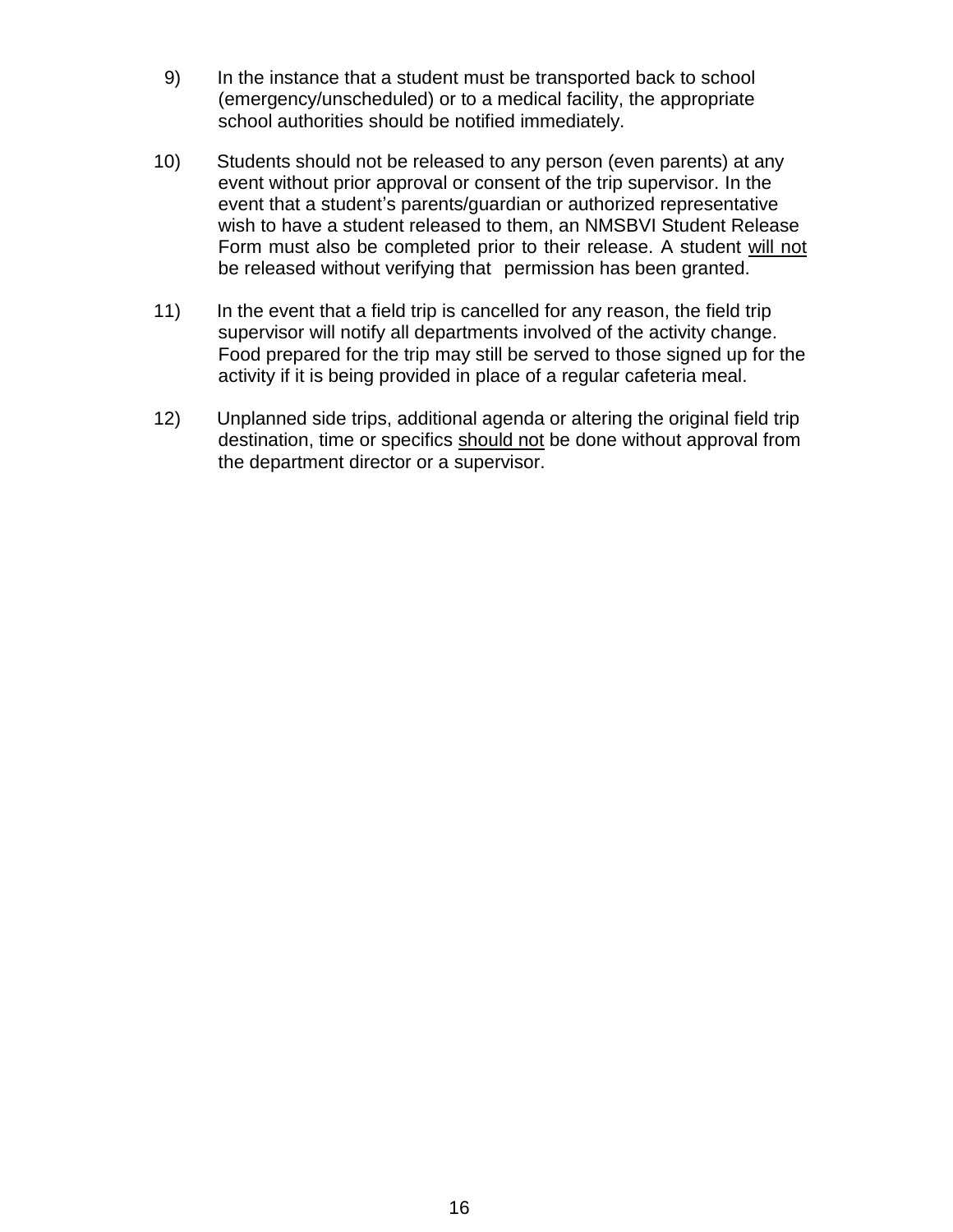# TRANSPORTATION HANDBOOK SECTION VII

## **STUDENT GUIDELINES**

The staff member assigned on a specific trip assumes supervisory responsibilities for the safety of all students who are being transported by the school. All students are expected to follow transportation rules and regulations as established by the transportation department.

NMSBVI staff are permitted to assign a suitable seating arrangement when considered necessary.

Any student failing to comply with these guidelines will lose transportation privileges including weekend trips home, at which time parents will be responsible for transporting their child(ren) to/from home each weekend.

Student guidelines are as follows:

- 1) While riding in vehicles equipped with seat belts, students shall wear them at all times. This is an active law of the State of New Mexico. Most school buses are not equipped with seat belts.
- 2) CD players, MP3 players, radios or other sound-making equipment can be used only with permission from the driver and/or aide and will require the use of headphones.
- 3) All NMSBVI transportation vehicles are equipped with DVD players; Only movies rated G, PG, and PG13 will be shown. Only one PG13 movie will be shown per trip. Students under age 13 or without parent permission to view PG13 movies will be provided alternative entertainment such as books on tape or digital books with headphones, or use of personal video devices with headphones.
- 4) Individual trash is to be collected and not left in the school bus/vehicle,
- 5) Gambling games, gambling, illegal substances, indecent literature or pictures, profane language or profane actions will not be permitted.
- 6) Rough and boisterous conduct will not be permitted in the school bus/vehicle; however, students are permitted to converse in a normal tone of voice while on school transportation.
- 7) Students shall not walk in the school bus while it is in motion. Students must remain seated and keep aisles and exits clear.
- 8) Travel attire shall be appropriate and in good taste. Students shall wear appropriate clothing for the time of year.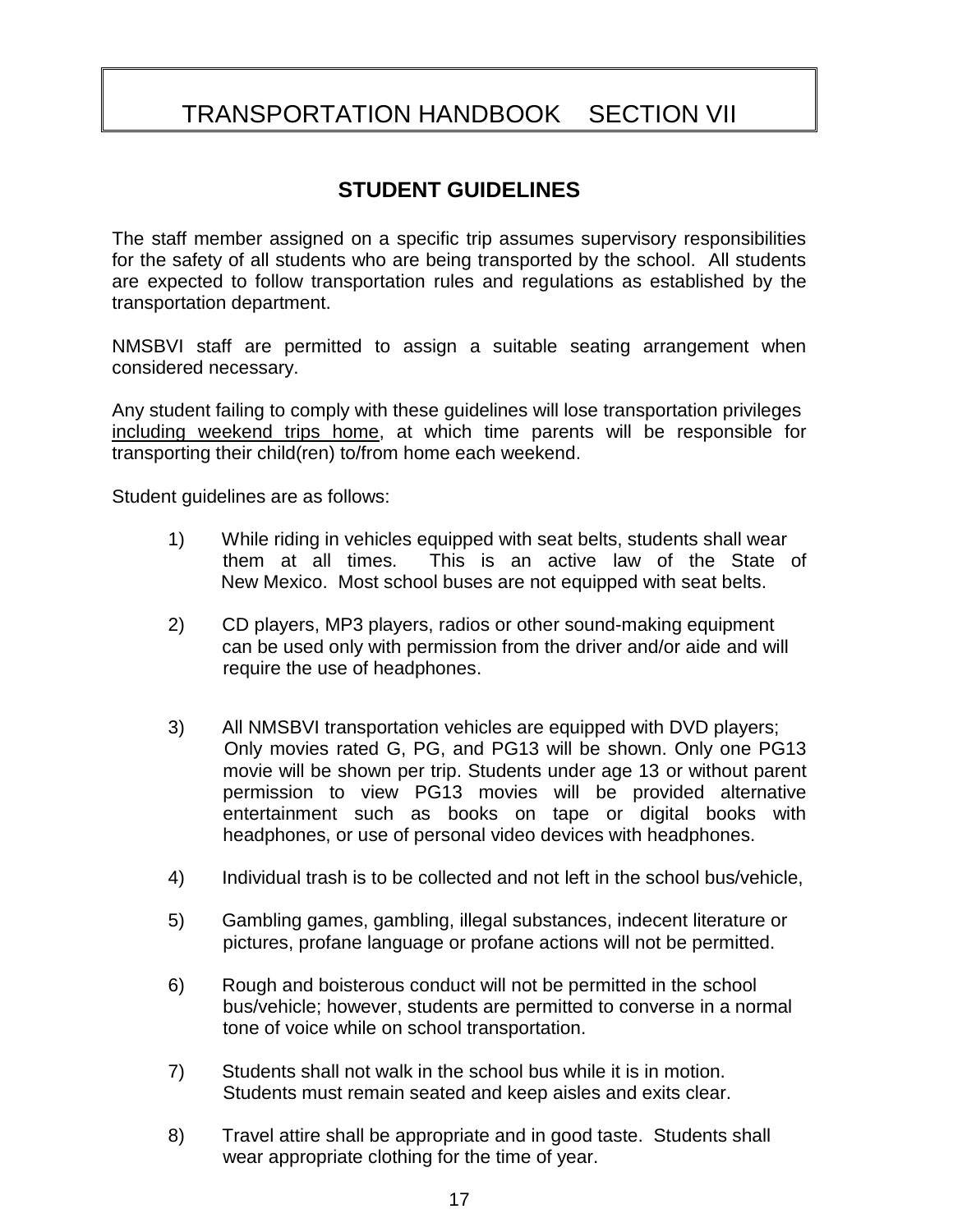- 9) Students are encouraged to travel lightly on weekend trips home in order to minimize space needed in the vehicles as well as time allotted for unloading. Luggage or other items should not be placed in aisles or doorways.
- 10) Smoking or possession of tobacco products is prohibited on school transportation and during any assigned rest stops while on school transportation.
- 10) Students will not be permitted to get off the bus at any other location other than their assigned stop unless proper pre-approval has been obtained through the parents and the transportation department.
- 11) Medications for students who require it must be provided or approved by NMSBVI Health Services personnel and controlled by designated drivers/aides.